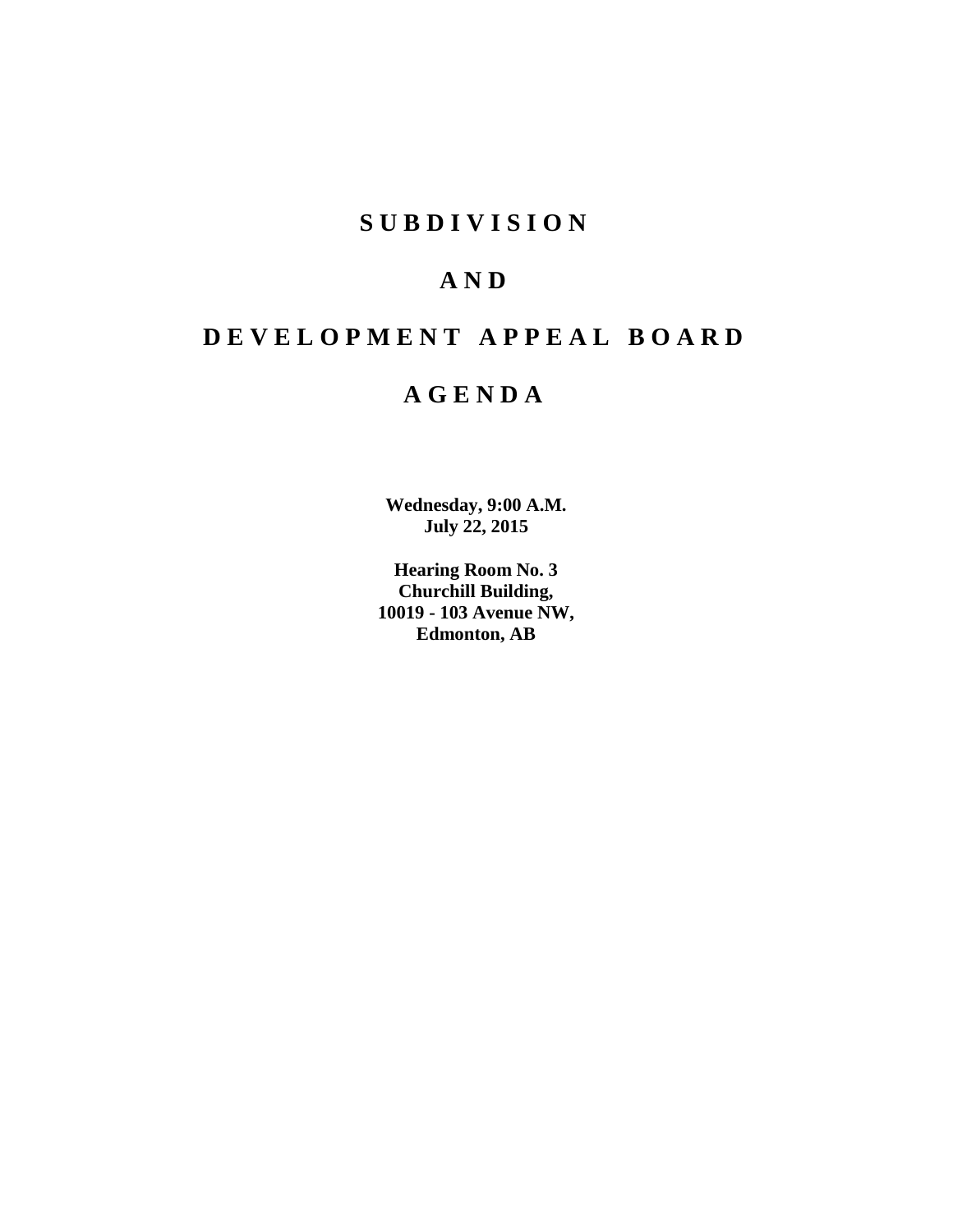# **SUBDIVISION AND DEVELOPMENT APPEAL BOARD HEARING ROOM NO. 3**

|              | 9:00 A.M.   | $SDAB-D-15-160$ | Change the Use from Indoor Participant<br>Recreation Services to a Restaurant (221.3)<br>square metres of Public Space) and to construct<br>interior alterations - King of Dates<br>9308C - 34 Avenue NW<br>Project No.: 172293063-001 |
|--------------|-------------|-----------------|----------------------------------------------------------------------------------------------------------------------------------------------------------------------------------------------------------------------------------------|
| $\mathbf{H}$ | $1:00$ P.M. | $SDAB-D-15-161$ | Construct 4 Dwellings of Row Housing with<br>attached Garages and to demolish the existing<br>Single Detached House and rear detached<br>Garage                                                                                        |
|              |             |                 | 15104 - 110 Avenue NW<br>Project No.: 149159648-001                                                                                                                                                                                    |
|              | NOTE:       |                 | Unless otherwise stated, all references to "Section numbers" refer to<br>the authority under the Edmonton Zoning Bylaw 12800.                                                                                                          |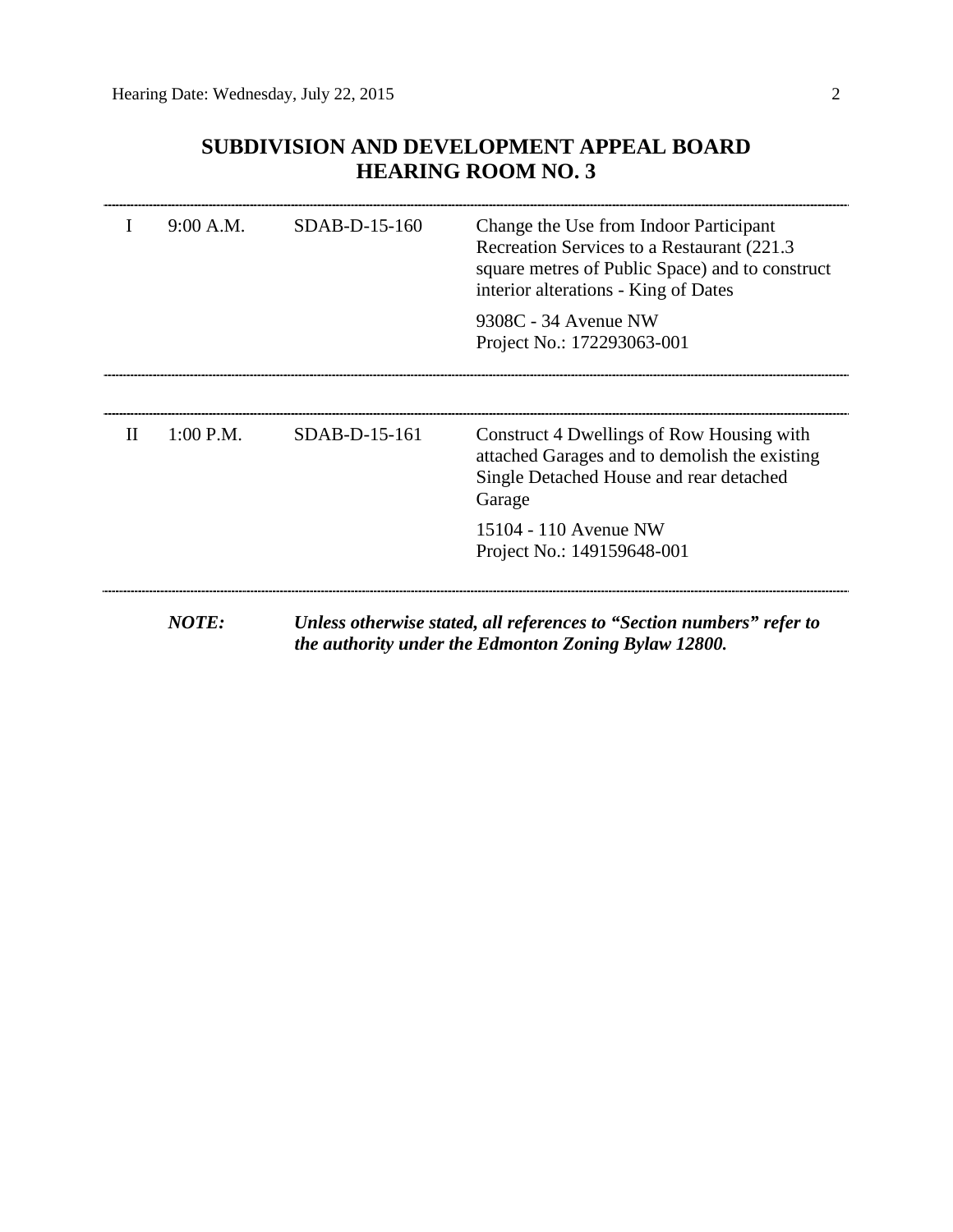#### **ITEM I: 9:00 A.M. FILE: SDAB-D-15-160**

### AN APPEAL FROM THE DECISION OF THE DEVELOPMENT OFFICER BY AN ADJACENT BUSINESS OWNER

| APPELLANT: |  |
|------------|--|
|            |  |

APPLICATION NO.: 172293063-001 APPLICATION TO: Change the Use from Indoor Participant Recreation Services to a Restaurant (221.3 square metres of Public Space) and to construct interior alterations - King of Dates DECISION OF THE DEVELOPMENT AUTHORITY: Approved with conditions DECISION DATE: June 5, 2015 DATE OF APPEAL: June 29, 2015 NOTIFICATION PERIOD: June 11, 2015 through June 24, 2015 RESPONDENT: MUNICIPAL DESCRIPTION OF SUBJECT PROPERTY: 9308C - 34 Avenue NW LEGAL DESCRIPTION: Condo Common Area (Plan 0426972,0727487,1220940) ZONE: IB Industrial Business Zone OVERLAY: N/A STATUTORY PLAN: N/A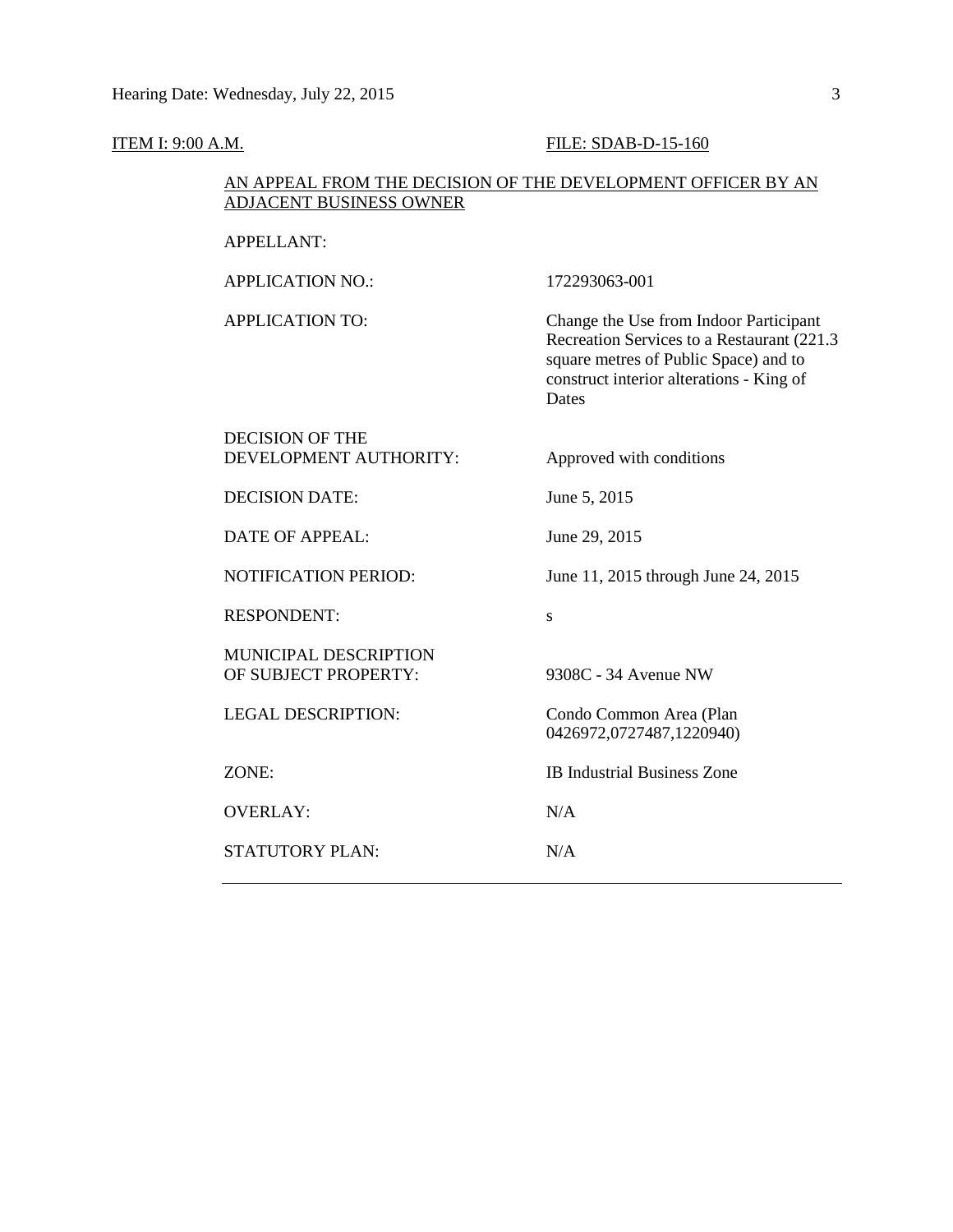#### DEVELOPMENT OFFICER'S DECISION

APPROVED - The proposed development is approved subject to the following conditions:

1) Access from the site to 34 Avenue and 93 Street exists. Any modification to the existing accesses requires the review and approval of Transportation Services, as shown on the Enclosure I.

#### Transportation Advisements:

- According to Section 54.2, Schedule I - Vehicular Parking of Edmonton Zoning Bylaw 12800, the proposed change of use for the subject unit will result in a parking deficiency of 10 parking stalls (existing use 52 stalls; required use 62 stalls). The change of use will result in an overall on-site parking deficiency of 143 parking stalls (existing 14 7 stalls; required 290 stalls). The attached parking justification indicates that the maximum number of stalls that are simultaneously occupied on the site is 113, the existing 147 stalls are sufficient to satisfy the needs of the businesses present and proposed on the site. The parking justification is based on observations made by the applicant as shown on Enclosure II. On street parking is also available along both sides of 93 Street from 34 Avenue to 34A Avenue. Any further change of use or redevelopment will require parking justification.

- Any advertising signs for the development must be located entirely within private property.

2) No parking, loading, storage, trash collection, outdoor service or display area shall be permitted within a Setback (Reference Section 400.4(4)).

3) Bicycle parking shall be provided in accordance to Section 54.3 and to the satisfaction of the Development Officer.

4) Any outdoor lighting for any development shall be located and arranged so that no direct rays of light are directed at any adjoining properties, or interfere with the effectiveness of any traffic control devices (Reference Section 51).

### NOTES:

1) An approved Development Permit means that the proposed development has been reviewed only against the provisions of the Edmonton Zoning Bylaw. It does not remove obligations to conform with other legislation, bylaws or land title instruments such as the Municipal Government Act, the ERCB Directive 079, the Edmonton Safety Codes Permit Bylaw or any caveats, covenants or easements that might be attached to the Site.

2) The Development Permit shall not be valid unless and until the conditions of approval, save those of a continuing nature, have been fulfilled; and no notice of appeal from such approval has been served on the Subdivision and Development Appeal Board within the time period specified in subsection 21.1 (Reference Section 17.1).

3) Signs require separate Development Applications.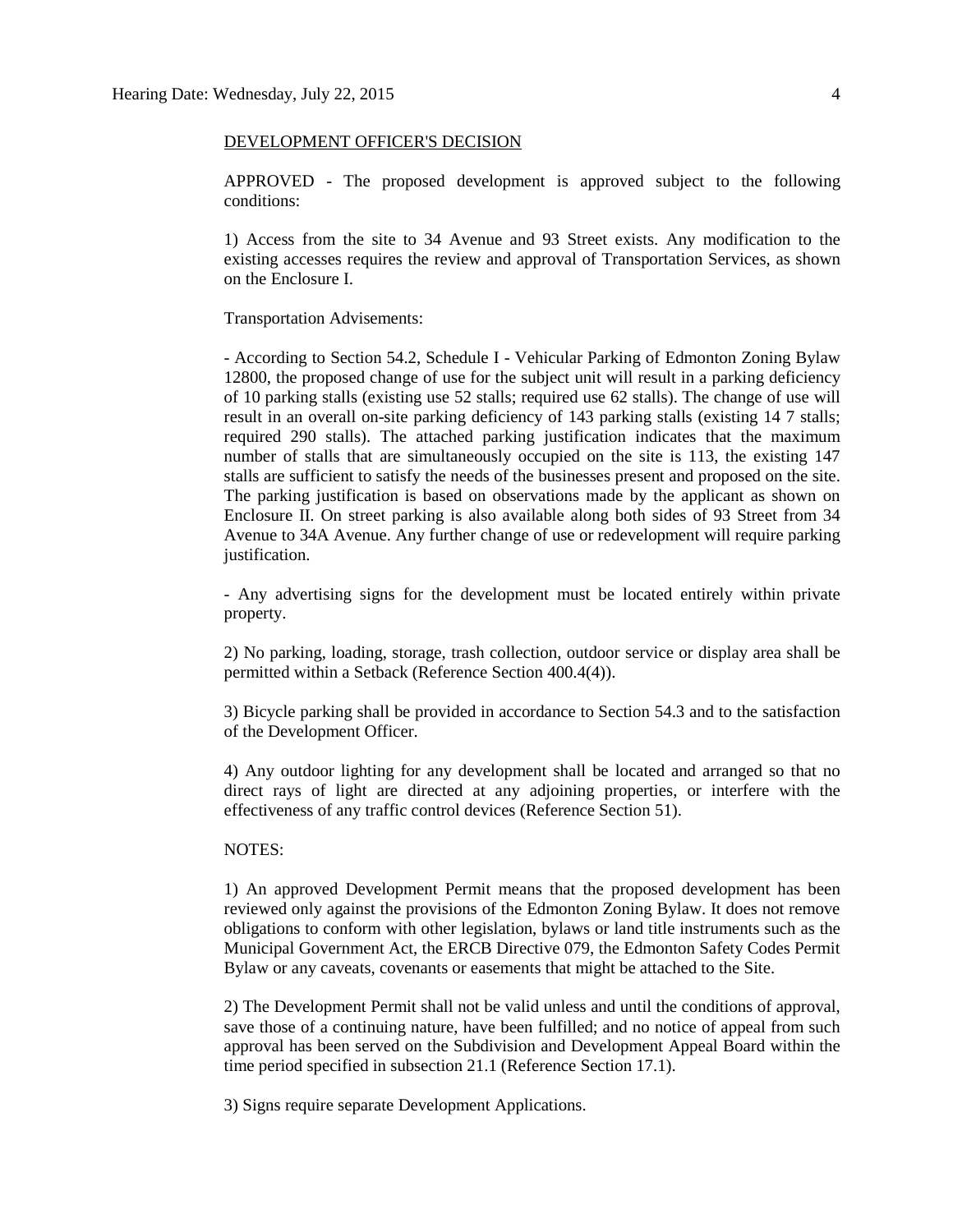4) The City of Edmonton does not conduct independent environmental checks of land within the City. If you are concerned about the suitability of this property for any purpose, you should conduct your own tests and reviews. The City of Edmonton, in issuing this Development Permit, makes no representations and offers no warranties as to the suitability of the property for any purpose or as to the presence or absence of any environmental contaminants on the property.

5) A Building Permit is Required for any construction or change in use of a building. For a building permit, and prior to the Plans Examination review, you require construction drawings and the payment of fees. Please contact the 311 Call Centre for further information.

6) This Development Permit is not a Business Licence. A separate application must be made for a Business Licence.

### **VARIANCE:**

1) To vary 54.2 - Schedule 1, reducing the parking requirement from 290 to 147 parking spaces.

### APPELLANT'S SUBMISSION

As a business owner in the same plaza, we never receive any notification so as no other business owners for this new development permit. We just discovered about it through word of mouth by a customer on Friday, June 26, 2015. We called City of Edmonton number 311 and were connected to someone who told us a Development Officer will either contact or meet with us. We called back on Monday, June 29, 2015 to this number 780-496-6079 and were told the deadline for appeal was on June 25, 2015, although we can submit a late appeal. Here is our reason for appeal:

Currently all business sites including 5 other restaurants in the shopping centre at Strathcona Industrial Park use already maximum use of parking stalls. Additional restaurant will significantly generate more parking demands especially in peak periods and busier seasons beyond capacity of current parking lot. Based on a ground given by the City of Edmonton to make an appeal when "you will be affected by a new development or a new use of someone else's property": King of Dates has already been in violation of lease agreement signed by the same landlord in its current location that yet has not been resolved.

#### SUBDIVISION AND DEVELOPMENT APPEAL BOARD OFFICER'S COMMENTS

Section 686(1)(b) of the *Municipal Government Act* states a development appeal to a subdivision and development appeal board is commenced by filing a notice of the appeal, containing reasons, with the board within 14 days, in the case of an appeal made by a person referred to in section 685(2), after the date on which the notice of the issuance of the permit was given in accordance with the land use bylaw.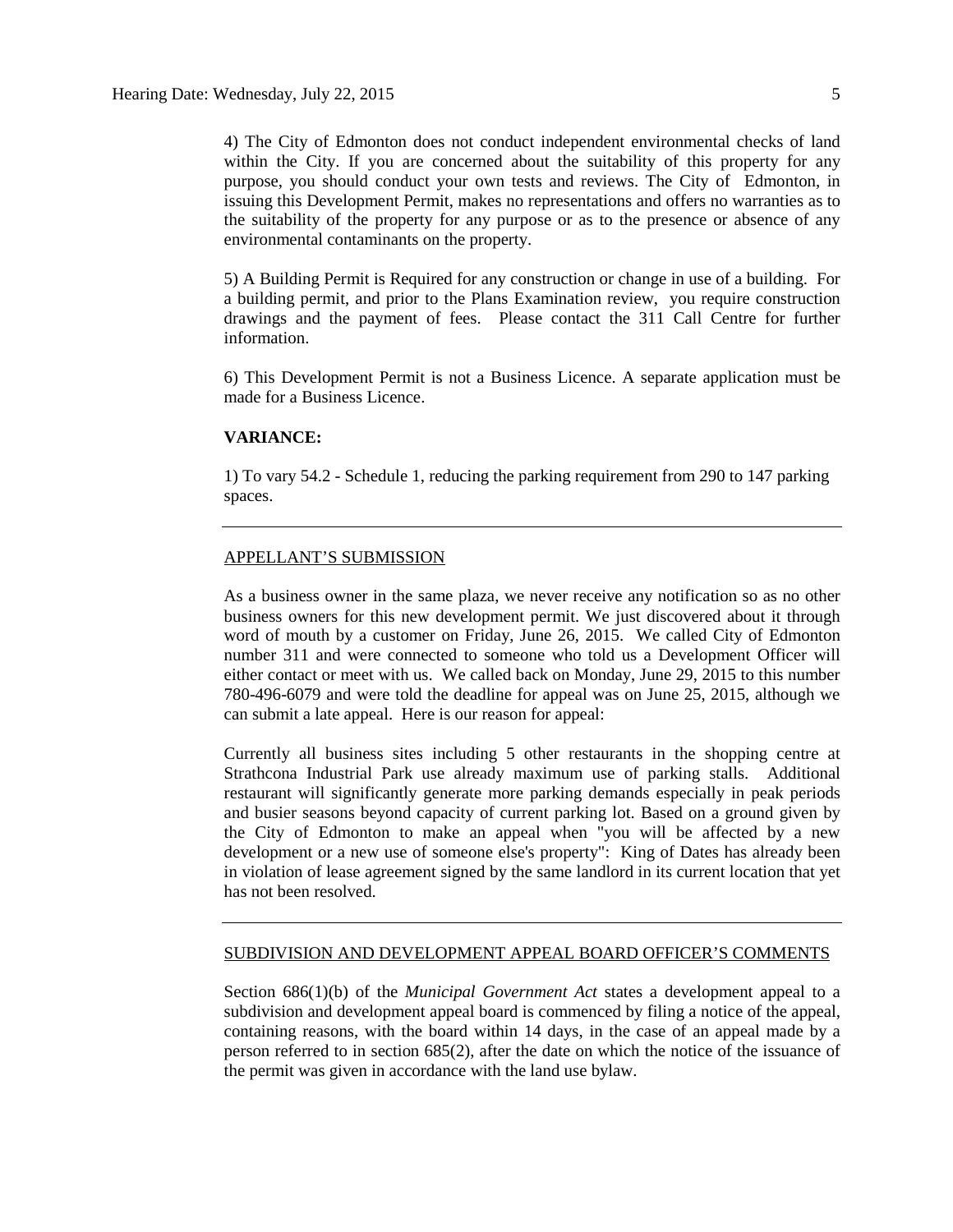Section 685(2) of the *Municipal Government Act* states in addition to an applicant under subsection (1), any person affected by an order, decision or development permit made or issued by a development authority may appeal to the subdivision and development appeal board.

The Board is advised that the decision of approval by the Development Officer is dated June 5, 2015. The Notice of Appeal Period began June 11, 2015 and ended June 24, 2015 and the Notice of Appeal was filed on June 29, 2015.

Section 687(3) of the *Municipal Government Act* states in determining an appeal, the subdivision and development appeal board

….

- (c) may confirm, revoke or vary the order, decision or development permit or any condition attached to any of them or make or substitute an order, decision or permit of its own;
- (d) may make an order or decision or issue or confirm the issue of a development permit even though the proposed development does not comply with the land use bylaw if, in its opinion,
	- (i) the proposed development would not
		- (A) unduly interfere with the amenities of the neighbourhood, or
		- (B) materially interfere with or affect the use, enjoyment or value of neighbouring parcels of land,
	- and
	- (ii) the proposed development conforms with the use prescribed for that land or building in the land use bylaw.

**Restaurants**, for less than 200 occupants and 240 square metres of Public Space, if adjacent to or across a Lane from a Site zoned residential, is a Discretionary Use in the IB Industrial Business Zone, Section 400.3(29).

Under Section 7.4(45), **Restaurants** mean development where the primary purpose of the facility is the sale of prepared foods and beverages to the public, for consumption within the premises or off the Site. Minors are never prohibited from any portion of the establishment at any time during the hours of operation. This Use Class typically has a varied menu, with a fully equipped kitchen and preparation area, and includes fast food and family restaurants.

This application was approved by the Development Officer subject to conditions.

Pursuant to Section 11.3 and 11.4 and subject to the right of appeal to the Subdivision and Development Appeal Board, Section 21.1, the Development Officer granted the following variance: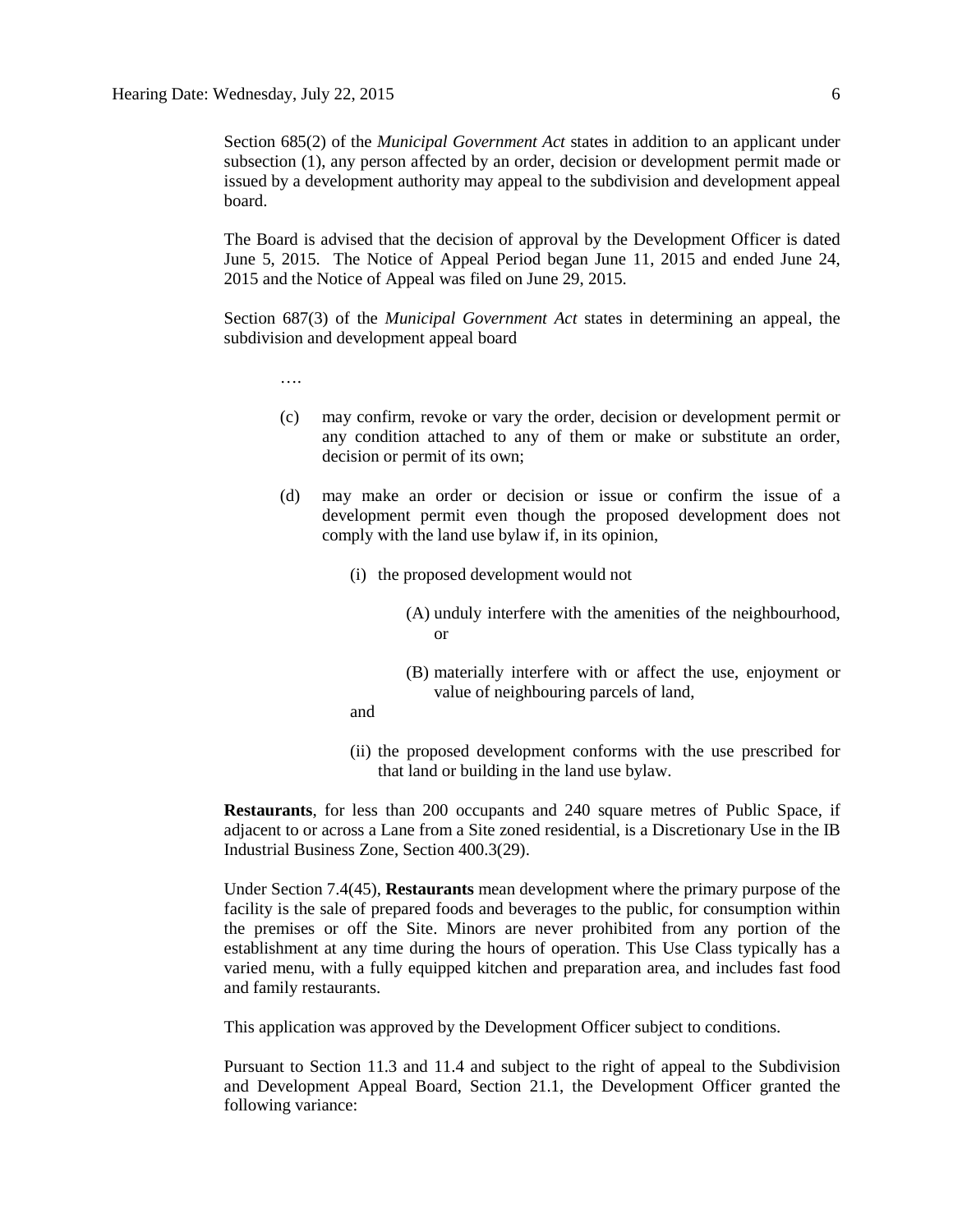Section  $54.1(2)(h)$  states in the case of the multiple Use of a Site, the Development Officer shall calculate the vehicular parking, Bicycle Parking and total off-street loading requirement for each individual Use and the total shall be deemed to be the required vehicular parking, Bicycle Parking or off-street loading for the Site, unless the applicant can demonstrate that there is complementary use of the parking or loading facilities which would warrant a reduction in the requirements. Where such reduction is made, this shall be considered a variance and the Development Officer shall state the reduction and the reasons for it on the Development Permit.

Section 54.2 Schedule  $1(A)(24)$  states Restaurants require a minimum of 1 parking space per 3.6 square metres of Public Space.

# **The Development Officer determined a total of 290 on-site parking spaces are required; 147 parking spaces are proposed; and a relaxation of 143 parking spaces was granted.**

The decision of approval by the Development Officer has been appealed by an adjacent business owner located on the subject site.

Section 400.1 states the purpose of the IB Industrial Business Zone is to provide for industrial businesses that carry out their operations such that no nuisance is created or apparent outside an enclosed building and such that the Zone is compatible with any adjacent non-industrial Zone, and to accommodate limited, compatible non-industrial businesses. This Zone should normally be located on the periphery of industrial areas and adjacent to arterial or major collector roadways.

### NOTICE TO APPLICANT/APPELLANT

Provincial legislation requires that the Subdivision and Development Appeal Board issue its official decision in writing within fifteen days of the conclusion of the hearing. Bylaw No. 11136 requires that a verbal announcement of the Board's decision shall be made at the conclusion of the hearing of an appeal, but the verbal decision is not final nor binding on the Board until the decision has been given in writing in accordance with the Municipal Government Act.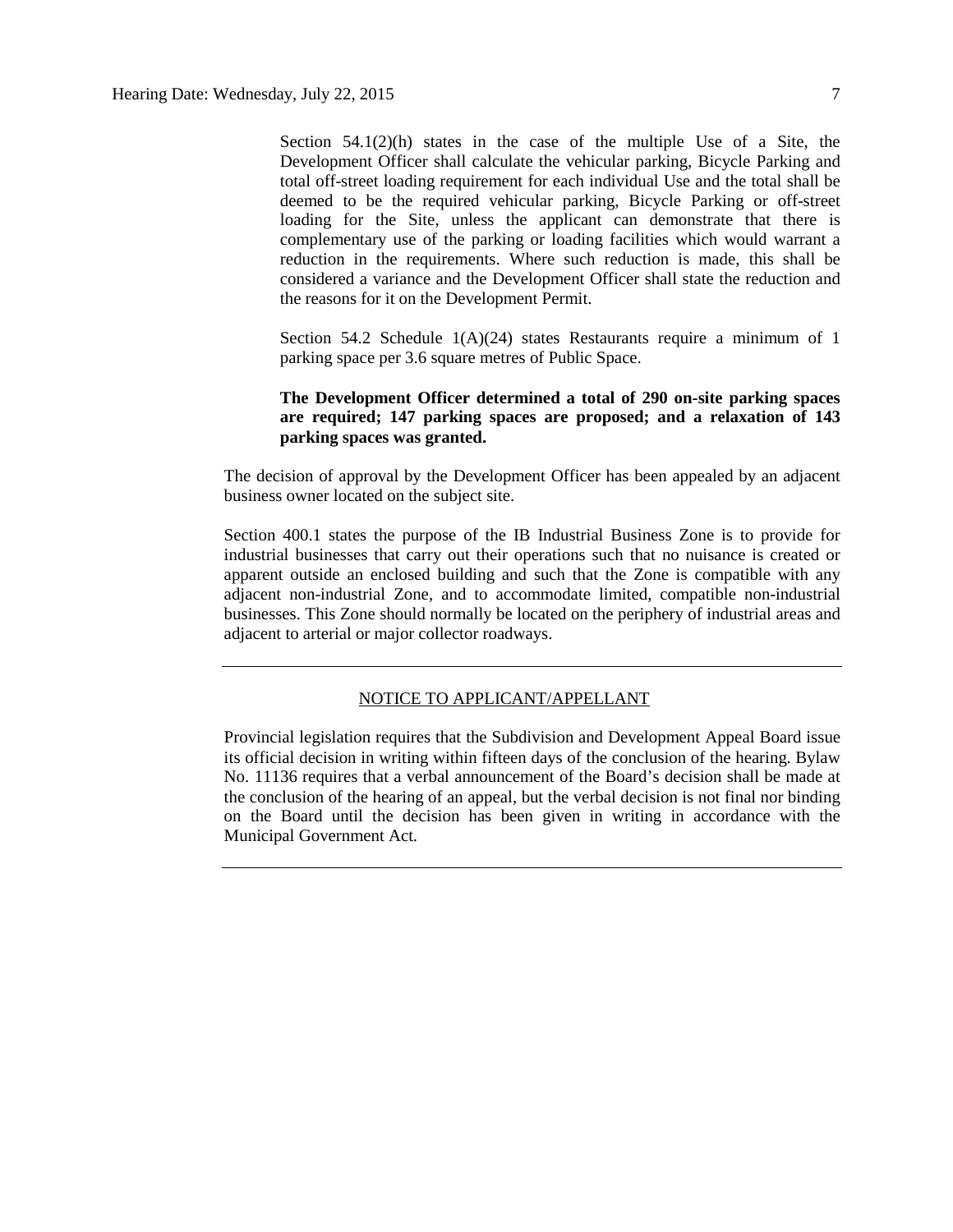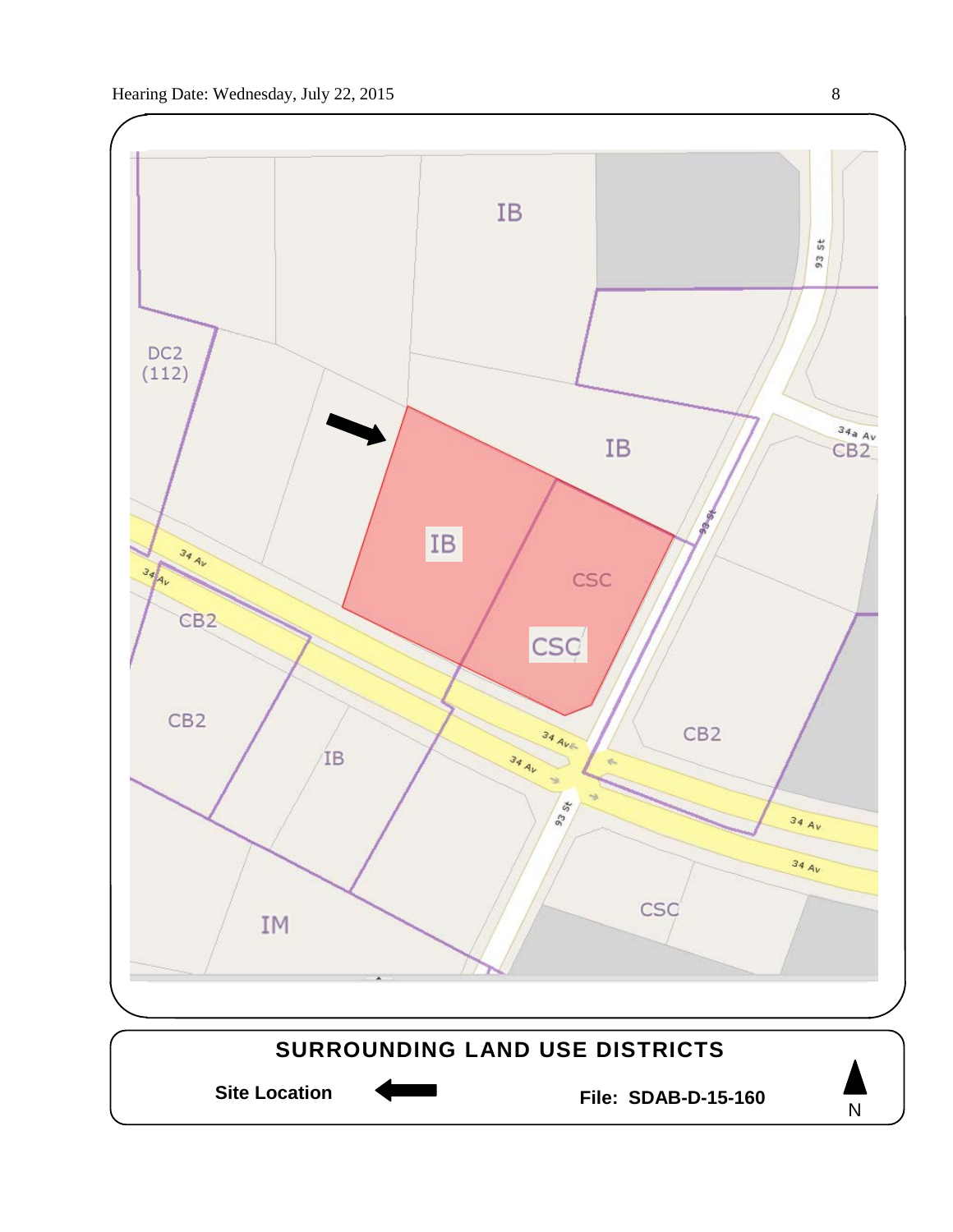| ITEM II: 1:00 P.M.      |                                                      | FILE: SDAB-D-15-161                                                                                                                             |  |
|-------------------------|------------------------------------------------------|-------------------------------------------------------------------------------------------------------------------------------------------------|--|
|                         |                                                      | AN APPEAL FROM THE DECISION OF THE DEVELOPMENT OFFICER                                                                                          |  |
| <b>APPELLANT:</b>       |                                                      |                                                                                                                                                 |  |
| <b>APPLICATION NO.:</b> |                                                      | 149159648-001                                                                                                                                   |  |
| <b>APPLICATION TO:</b>  |                                                      | Construct 4 Dwellings of Row Housing<br>with attached Garages and to demolish the<br>existing Single Detached House and rear<br>detached Garage |  |
| <b>DECISION OF THE</b>  | DEVELOPMENT AUTHORITY:                               | Refused                                                                                                                                         |  |
| <b>DECISION DATE:</b>   |                                                      | April 10, 2015                                                                                                                                  |  |
| <b>DATE OF APPEAL:</b>  |                                                      | June 29, 2015                                                                                                                                   |  |
|                         | <b>MUNICIPAL DESCRIPTION</b><br>OF SUBJECT PROPERTY: | 15104 - 110 Avenue NW                                                                                                                           |  |
|                         | <b>LEGAL DESCRIPTION:</b>                            | Plan 4874HW Blk 12 Lot 1                                                                                                                        |  |
| ZONE:                   |                                                      | RF3 Small Scale Infill Development Zone                                                                                                         |  |
| <b>OVERLAY:</b>         |                                                      | Mature Neighbourhood Overlay                                                                                                                    |  |
| STATUTORY PLAN:         |                                                      | N/A                                                                                                                                             |  |
|                         |                                                      |                                                                                                                                                 |  |

### DEVELOPMENT OFFICER'S DECISION

REFUSED - The proposed development is refused for the following reasons:

1. The general purpose of this Overlay is to ensure that new low density development in Edmonton's mature residential neighbourhoods is sensitive in scale to existing development, maintains the traditional character and pedestrian-friendly design of the streetscape, ensures privacy and sunlight penetration on adjacent properties and provides opportunity for discussion between applicants and neighbouring affected parties when a development proposes to vary the Overlay regulations. (Reference Section 814.1)

Proposed Row Housing shows a 26.51 m long rear facade with multiple windows facing the adjacent Site. This will interfere with the privacy and enjoyment of the neighbouring property.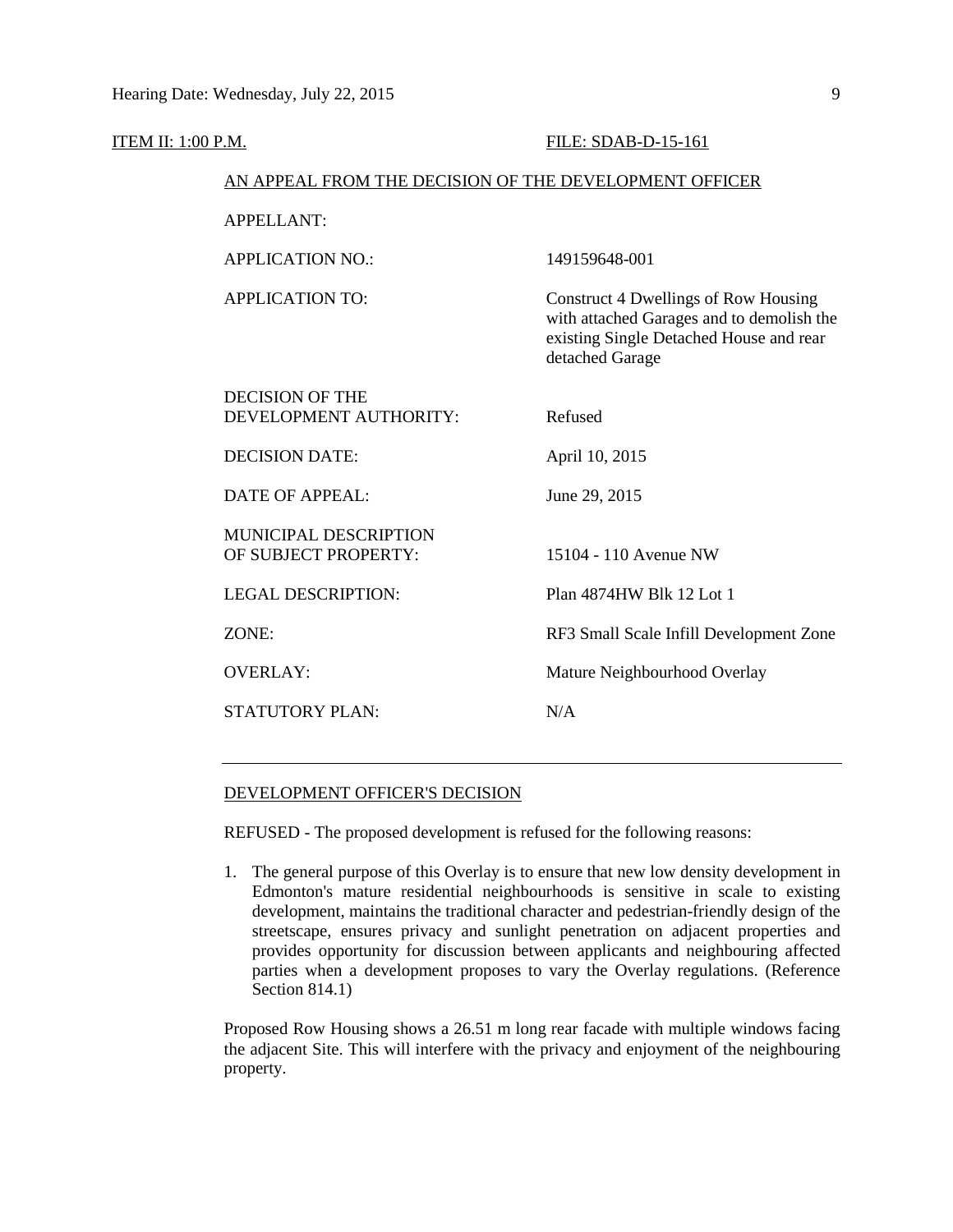2. The minimum Rear Setback shall be 40% of Site depth. (Reference Section 814.3(5))

Required  $40\% = 37.19$ m x  $40\% = 14.876$ m Proposed: 4.55m Deficient by 10.327m

3. Regardless of whether a Site has existing vehicular access from the front or flanking public roadway, there shall be no such access where an abutting Lane exists and a Treed Landscaped Boulevard is present along the roadway adjacent to the property line. (Reference Section 814.3(10))

Proposed vehicular access is from the Flanking public road which has an abutting Lane and a Treed Landscaped Boulevard.

4. Neither the width nor the length of any Private Outdoor Amenity Area shall be less than 4.0 m. (Reference Section 47.5)

Proposed minimum dimension is 3.25m. Deficient by 0.75 m

5. Schedule 1- Vehicular Parking Requirement (Reference Section 54.2)

Required: 4 Dwellings x 1.7= 6.8 or 7 spaces Proposed: 7 spaces, but 4 of them (in attached garages) have access from the flanking road and parking # 5 located on required front yard is not allowed.

NOTE: All Sections are referenced from the Edmonton Zoning Bylaw as amended.

#### APPELLANT'S SUBMISSION

The rear 40 percent Setback is applicable given the corner lot and the allowances for such the underlined zoning.

The flanking side driveway access is consistent with other properties in the area.

We are willing to provide landscaping and features as required to buffer the adjacent neighbour.

Given the other higher density projects that exist we meet the intent and characteristics of the neighbourhood.

### SUBDIVISION AND DEVELOPMENT APPEAL BOARD OFFICER'S COMMENTS

Section 686(1)(a)(i) of the *Municipal Government Act* states a development appeal to a subdivision and development appeal board is commenced by filing a notice of the appeal, containing reasons, with the board within 14 days….after the date on which the person is notified of the order or decision or the issuance of the development permit.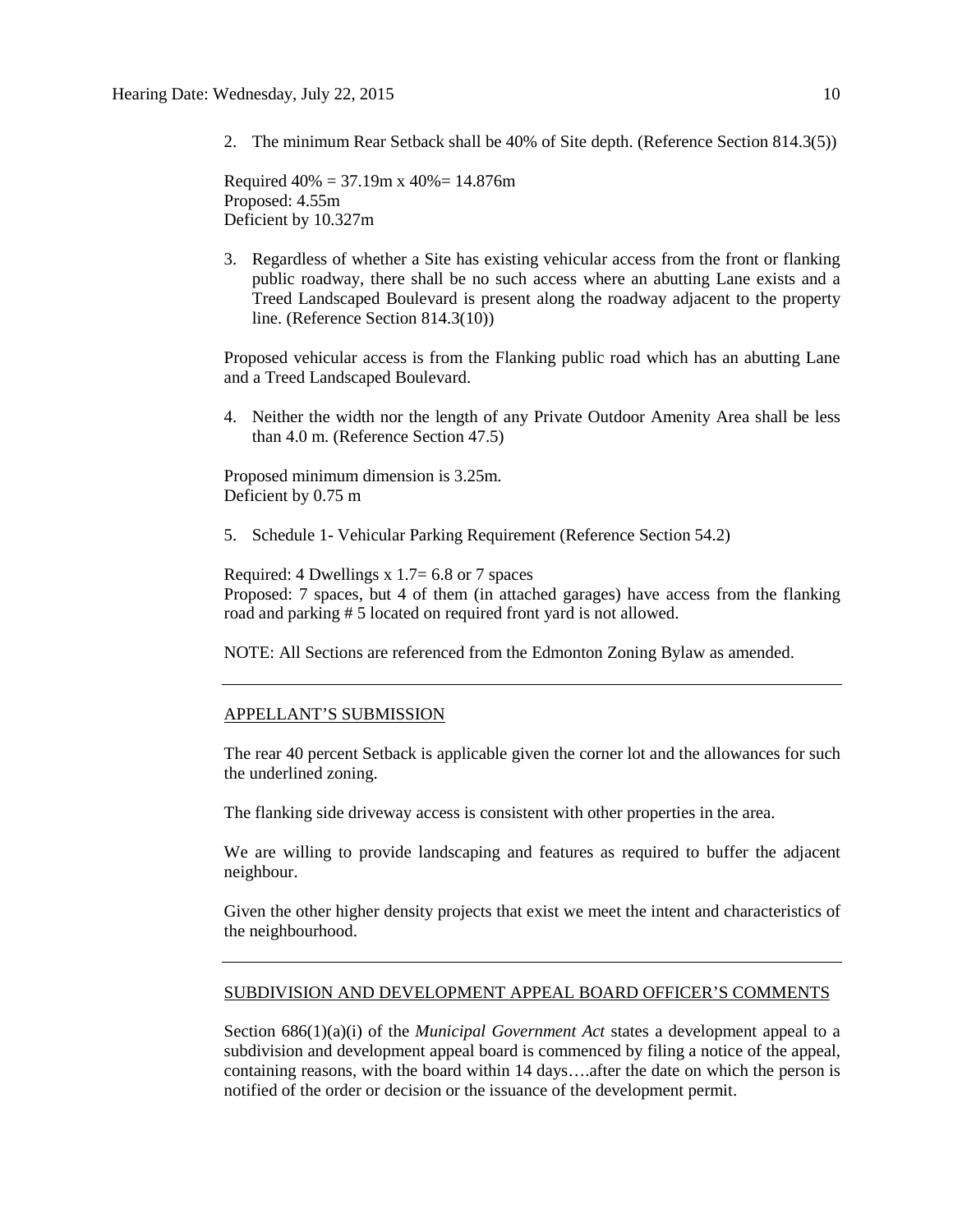The decision of refusal by the Development Officer is dated April 10, 2015. Fourteen days from the decision date is April 24, 2015 and the Notice of Appeal was filed on June 29, 2015.

Sustainable Development has submitted to the SDAB, a Canada Post Registered Mail Delivery, dated May 20, 2015 that confirms the notice of refusal was delivered on May 19, 2015. **A copy of the Canada Post Registered Mail Delivery is on file.**

**Row Housing** is a Permitted Use in the RF3 Small Scale Infill Development Zone, Section 140.2(5).

Under Section 7.2(6), **Row Housing** means development consisting of a building containing a row of three or more Dwellings joined in whole or in part at the side only with no Dwelling being placed over another in whole or in part. Individual Dwellings are separated from one another by a Party Wall. Each Dwelling has separate, individual, and direct access to Grade. This Use Class does not include Stacked Row Housing or Blatchford Townhousing.

Section 814.1 states the purpose of the Mature Neighbourhood Overlay is to ensure that new low density development in Edmonton's mature residential neighbourhoods is sensitive in scale to existing development, maintains the traditional character and pedestrian-friendly design of the streetscape, ensures privacy and sunlight penetration on adjacent properties and provides opportunity for discussion between applicants and neighbouring affected parties when a development proposes to vary the Overlay regulations.

**The Development Officer determined that the proposed Row Housing shows a 26.51 metre long rear façade with multiple windows facing the adjacent Site. The Development Officer determined this will interfere with the privacy and enjoyment of the neighbouring property.**

Section 814.3(5) states the minimum Rear Setback shall be 40 percent of Site depth. Row Housing not oriented to a public roadway is exempt from this Overlay requirement.

**The Development Officer determined the existing Site depth is 37.19 metres and 40 percent of the Site depth is 14.876 metres. The Development Officer determined the proposed (west) Rear Setback is 4.55 metres, which is deficient by 10.327 metres.**

Section 814.3(10) states regardless of whether a Site has existing vehicular access from the front or flanking public roadway, there shall be no such access where an abutting Lane exists, and

- a. a Treed Landscaped Boulevard is present along the roadway adjacent to the property line;
- b. the Site Width is less than 15.5 metres; or
- c. fewer than 50 percent of principal Dwellings on the blockface have vehicular access from the front or flanking roadway.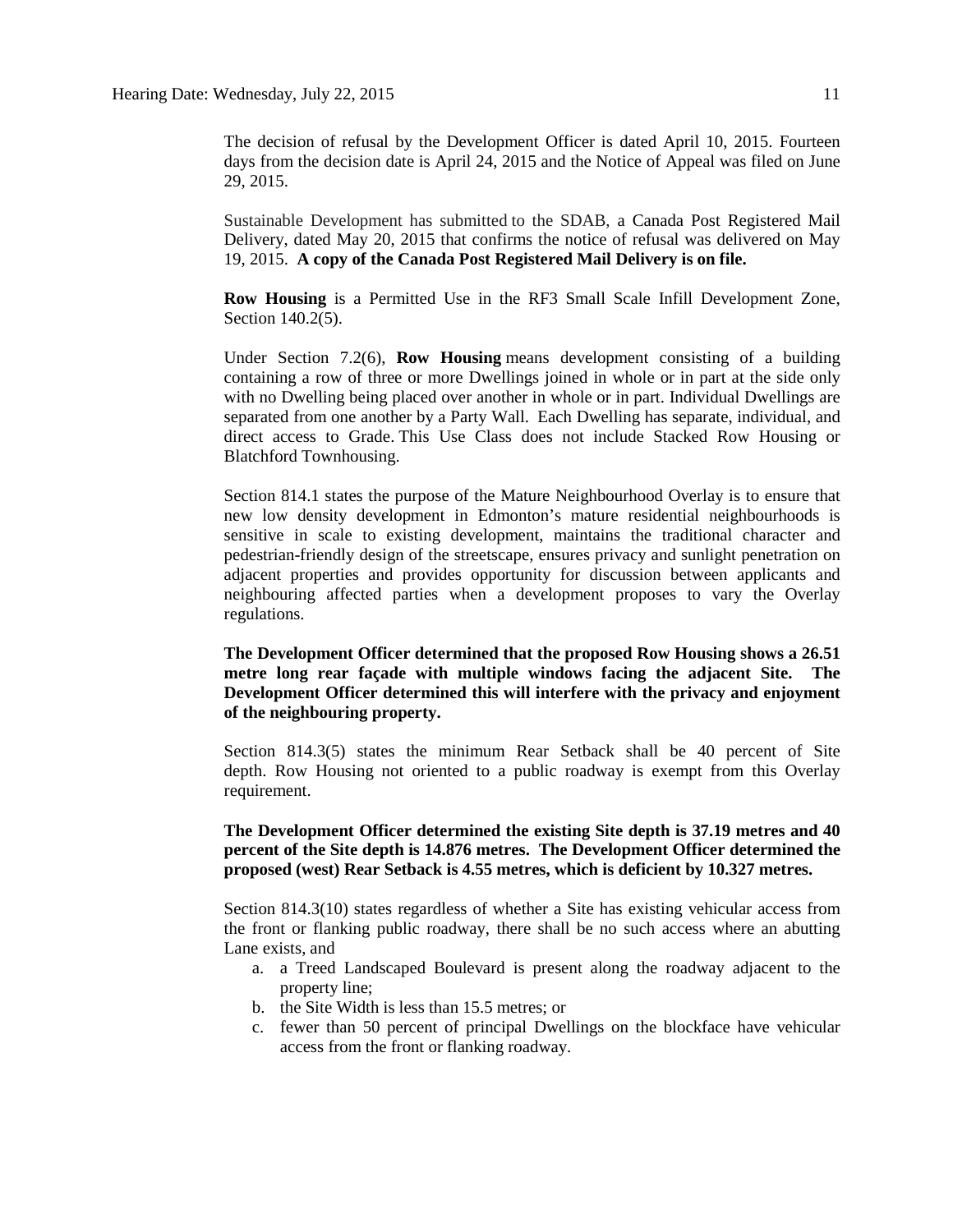# **The Development Officer determined that the proposed vehicular access is from the flanking public roadway which has an abutting Lane and a Treed Landscaped Boulevard.**

Section 140.4(15) states a Private Outdoor Amenity Area shall be provided on Site in accordance with Section 47 of this Bylaw.

Section 47.5 states neither the width nor the length of any Private Outdoor Amenity Area shall be less than 4.0 metres, except that if it is provided above the first Storey the minimum dimensions shall be 3.0 metres.

# **The Development Officer determined the proposed Private Outdoor Amenity Area has a dimension of 3.25 metres, which is deficient by 0.75 metres.**

Section 54.2 Schedule  $1(A)(1)$  provides the following with regard to the minimum parking requirements for Row Housing:

|                        | Minimum   | Maximum | <b>TOD</b> | <b>TOD</b> |
|------------------------|-----------|---------|------------|------------|
|                        |           |         | minimum    | maximum    |
| more<br><b>or</b>      | 1.7       | N/A     | 1.25       | 1.75       |
| Bedroom                |           |         |            |            |
| Dwelling               |           |         |            |            |
| <b>Visitor Parking</b> | per       | N/A     | per        | N/A        |
|                        | Dwellings |         | Dwellings  |            |

Where such Uses contain three or more dwelling units (or where Semi-Detached Housing, Duplex Housing, or Apartment Housing consisting of fewer than three dwelling units, comprise part of a Multi-Unit Project Development) and are located within 400 metres of an existing LRT station or a future LRT station with a Council-approved Concept Plan, within 400 metres of an existing Transit Centre or a future Transit Centre with a Council-approved Concept Plan, or within 100 metres of a Transit Avenue, the following minimum parking requirements and maximum parking requirements shall apply.

The visitor parking must be readily available to an entrance of the building and be clearly identified as visitor parking.

The Development Officer may accept Tandem Parking spaces of a number that is equivalent to the total required parking minus the total number of Dwellings and minus visitor parking. Visitor parking spaces shall not be in tandem.

Section 54.2(2)(e)states except as otherwise provided for in this Bylaw, parking spaces, not including Driveways, that are required in accordance with the minimum standards of this Bylaw shall be located in accordance with the following:

i. parking spaces shall not be located within a Front Yard; and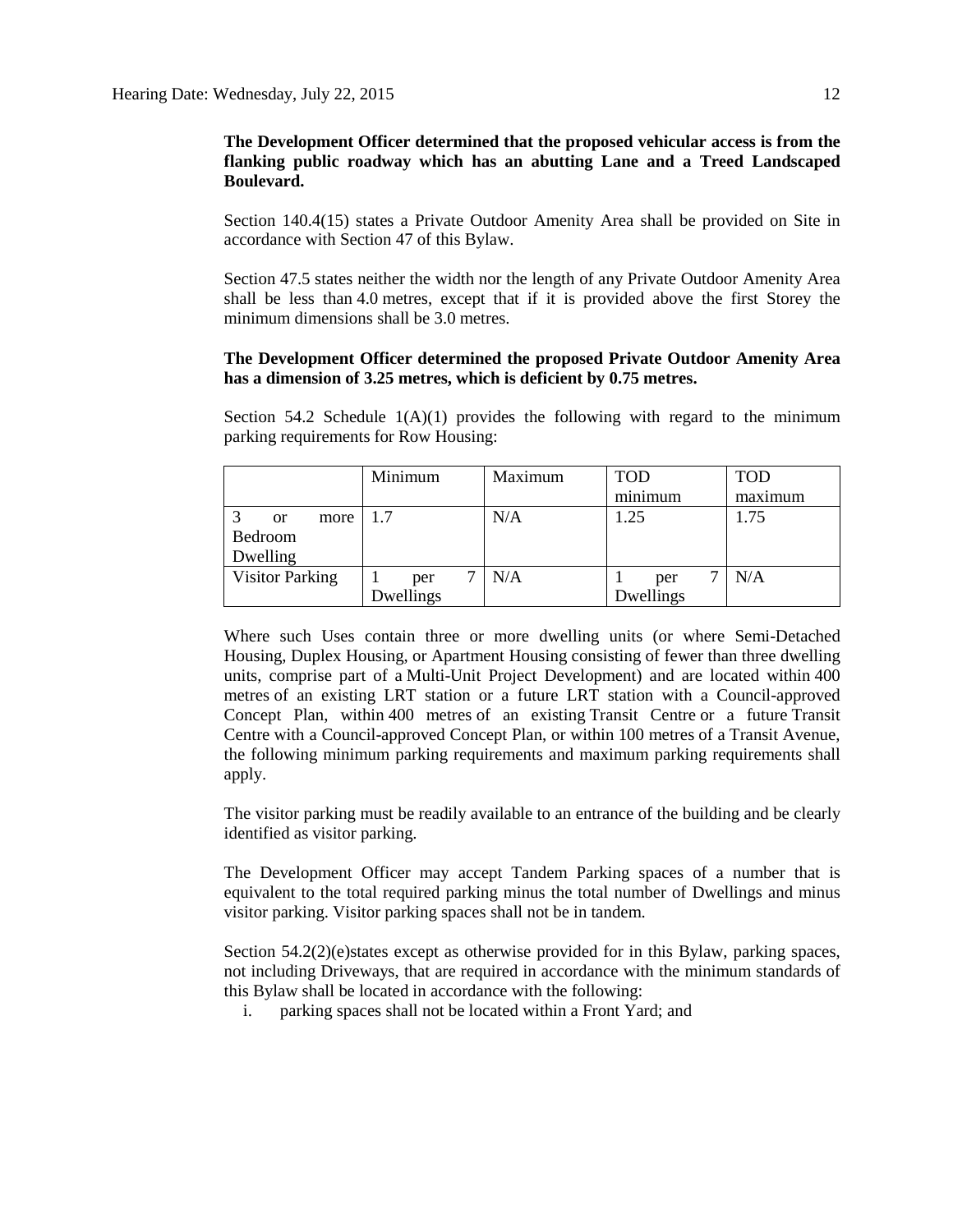ii. on a Corner Lot in a Residential Zone, parking spaces, in addition to complying with the other provisions of this Bylaw, shall not be located within the Side Yard abutting the flanking public roadway, other than a Lane. Where the amount of parking provided on a Corner Lot is in excess of the minimum requirements of this Bylaw, the Development Officer shall have the discretion to allow such additional spaces within a Side Yard flanking a public roadway, other than a Lane.

# **The Development Officer determined 7 on-site parking spaces are required. The Development Officer determined a parking space is located in the required Front Yard, which is not allowed.**

Section 814.3(24) states when a Development Permit application is made and the Development Officer determines that the proposed development does not comply with the regulations contained in this Overlay:

- a. the applicant shall contact the affected parties, being each assessed owner of land wholly or partly located within a distance of 60.0 metres of the Site of the proposed development and the President of each affected Community League;
- b. the applicant shall outline, to the affected parties, any requested variances to the Overlay and solicit their comments on the application;
- c. the applicant shall document any opinions or concerns, expressed by the affected parties, and what modifications were made to address their concerns; and
- d. the applicant shall submit this documentation to the Development Officer no sooner than twenty-one calendar days after giving the information to all affected parties

Under Section 6.1(18), **Corner Lot** means:

- a. a Lot located at the intersection of two public roadways, other than Lanes; or
- b. a Lot located abutting a public roadway, other than a Lane, which changes direction at any point where it abuts the lot;

provided that in both cases the Lot shall not be considered a Corner Lot where the contained angle formed by the intersection or change of direction is an angle of more than 135 degrees. In the case of a curved corner, the angle shall be determined by the lines tangent to the property line abutting the public roadways, provided the roadway is not a Lane, at the point which is the extremity of that property line. In the case of a curved corner, the point which is the actual corner of the Lot shall be that point on the property line abutting the public roadway, provided the roadway is not a Lane, which is nearest to the point of intersection of the tangent lines.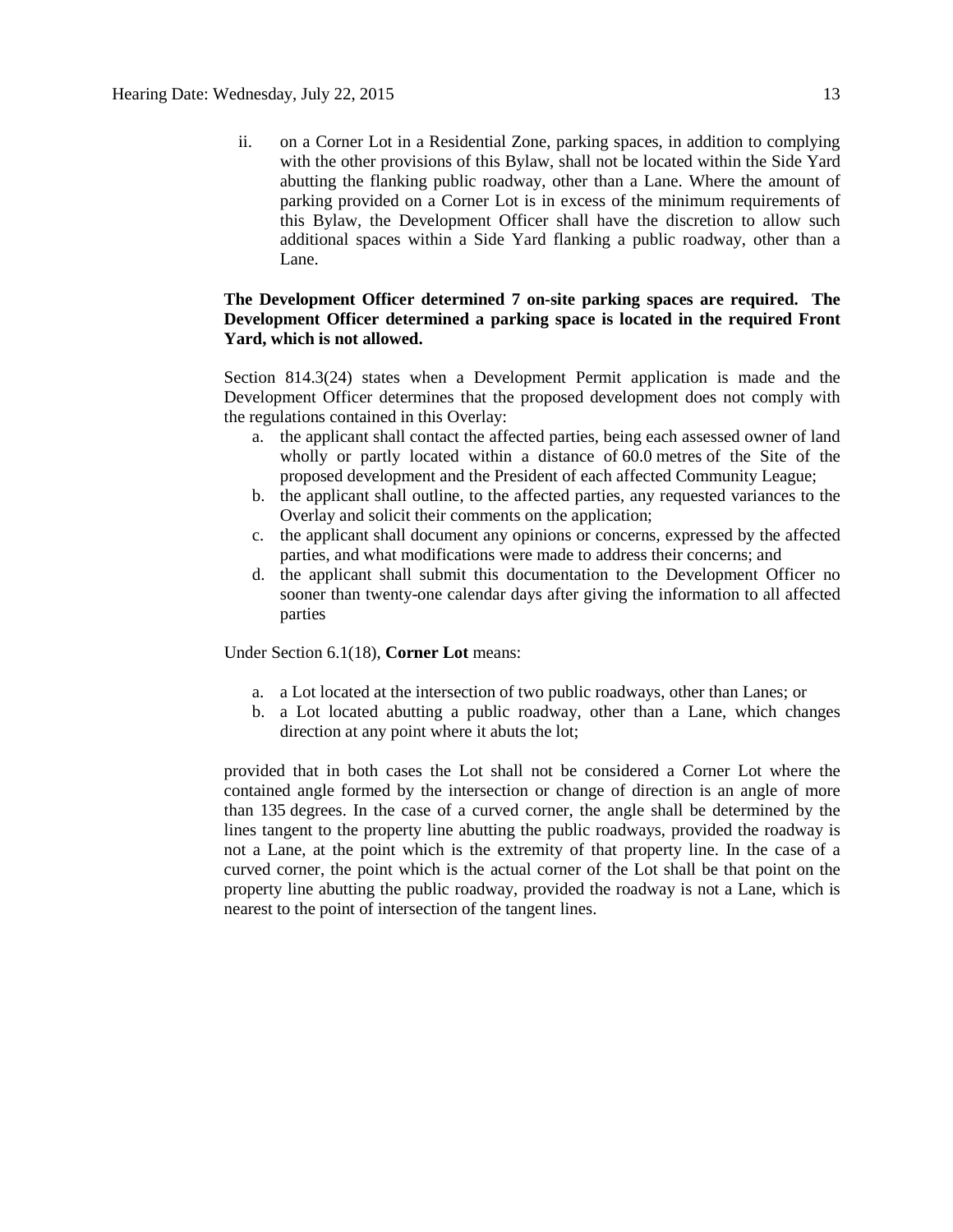

Under Section 6.1(27), **Dwelling** means a self contained unit comprised of one or more rooms accommodating sitting, sleeping, sanitary facilities, and a principal kitchen for food preparation, cooking, and serving. A Dwelling is used permanently or semipermanently as a residence for a single Household.

Under Section 6.1(40), **Front Yard** means the portion of a Site abutting the Front Lot Line extending across the full width of the Site, situated between the Front Lot Line and the nearest wall of the principal building, not including projections.



Under Section 6.1(78), **Private Outdoor Amenity Area** means required open space provided and designed for the active or passive recreation and enjoyment of the residents of a particular Dwelling and which is immediately adjacent to and directly accessible from the Dwelling it is to serve.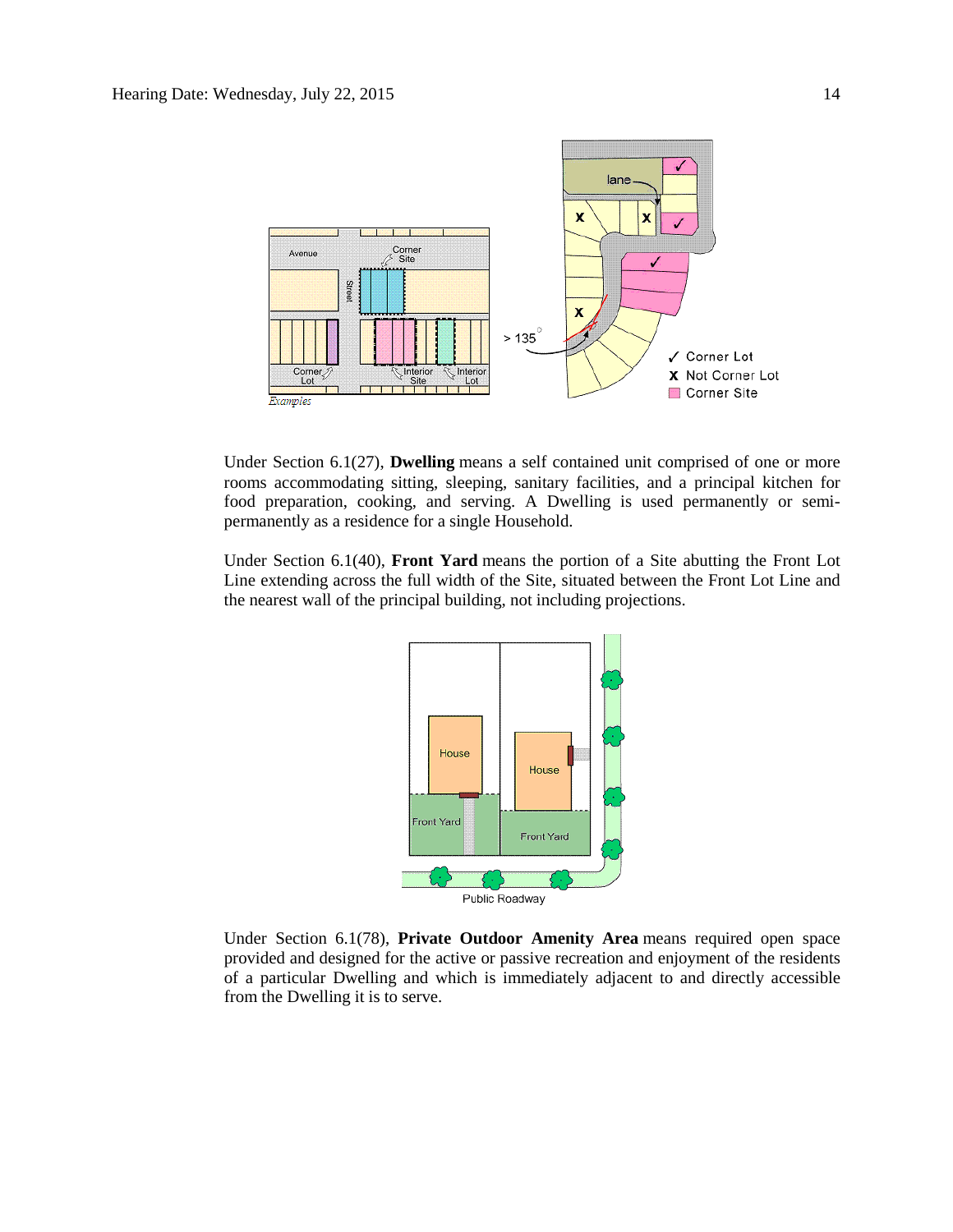

Under Section 6.1(82), **Rear Setback** means the distance that a development or a specified portion of it, must be set back from a Rear Lot Line. A Rear Setback is not a Rear Yard, Amenity Space or Separation Space.



Under Section 6.1(91), **Side Yard** means that portion of a Site abutting a Side Lot Line extending from the Front Yard to the Rear Yard. The Side Yard is situated between the Side Lot Line and the nearest wall of principal building, not including projections.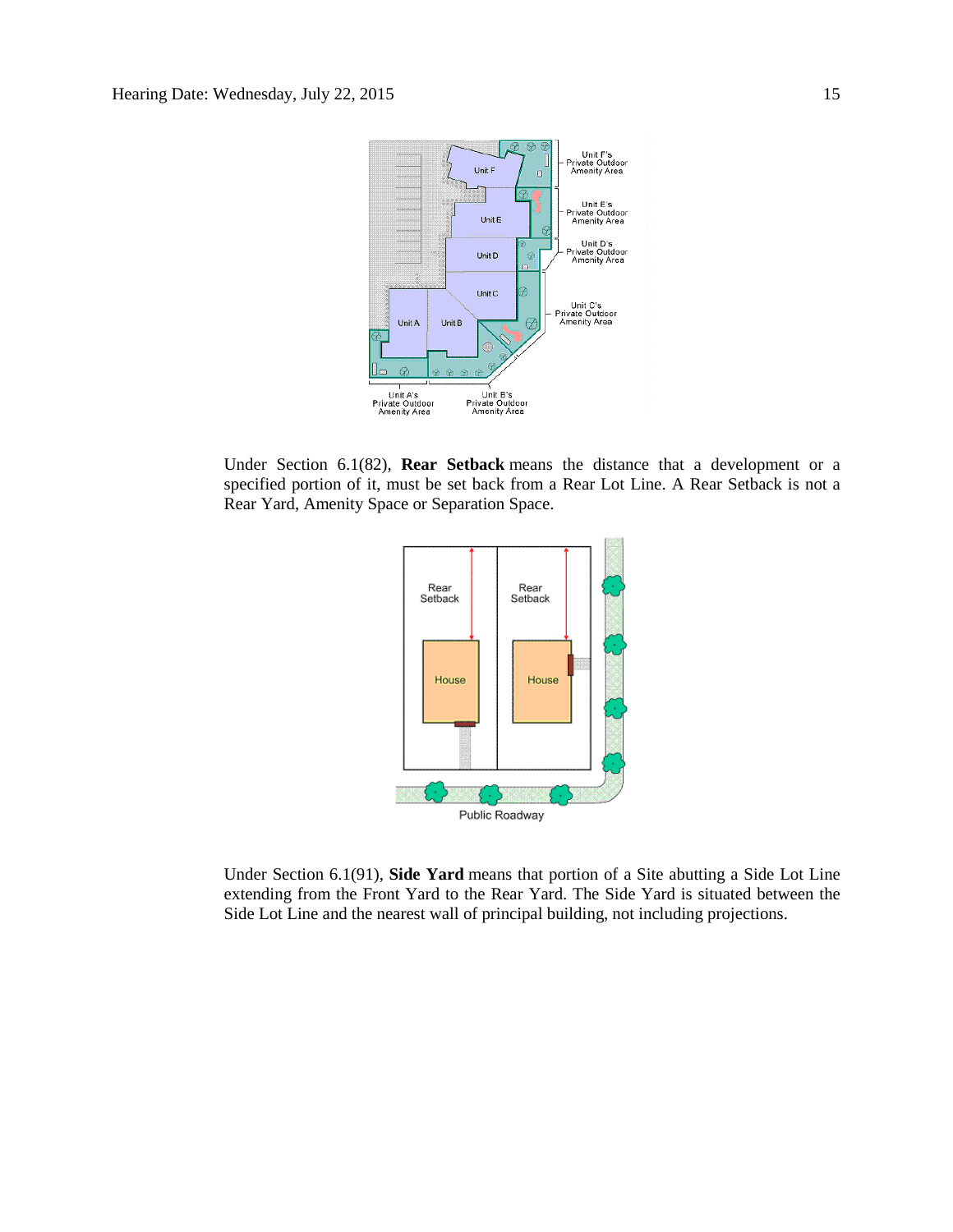

Under Section 6.1(100), **Tandem Parking** means two parking spaces, one behind the other, with a common or shared point of access to the manoeuvring aisle.

Under Section 6.1(106), **Treed Landscaped Boulevard** means that portion of public road right-of-way which has been landscaped with trees planted at intervals.

Section 140.1 states the purpose of the Small Scale Infill Development Zone is to provide for Single Detached Housing and Semi-detached Housing while allowing small-scale conversion and infill redevelopment to buildings containing up to four Dwellings, and including Secondary Suites under certain conditions.

Sustainable Development has submitted to the SDAB, a Memorandum dated March 12, 2015 from Karen Haromy, Senior Transportation Technician, Development Planning, Transportation Planning Branch, Transportation Services. **A copy of the Memorandum from Transportation Services is on file.**

### NOTICE TO APPLICANT/APPELLANT

Provincial legislation requires that the Subdivision and Development Appeal Board issue its official decision in writing within fifteen days of the conclusion of the hearing. Bylaw No. 11136 requires that a verbal announcement of the Board's decision shall be made at the conclusion of the hearing of an appeal, but the verbal decision is not final nor binding on the Board until the decision has been given in writing in accordance with the Municipal Government Act.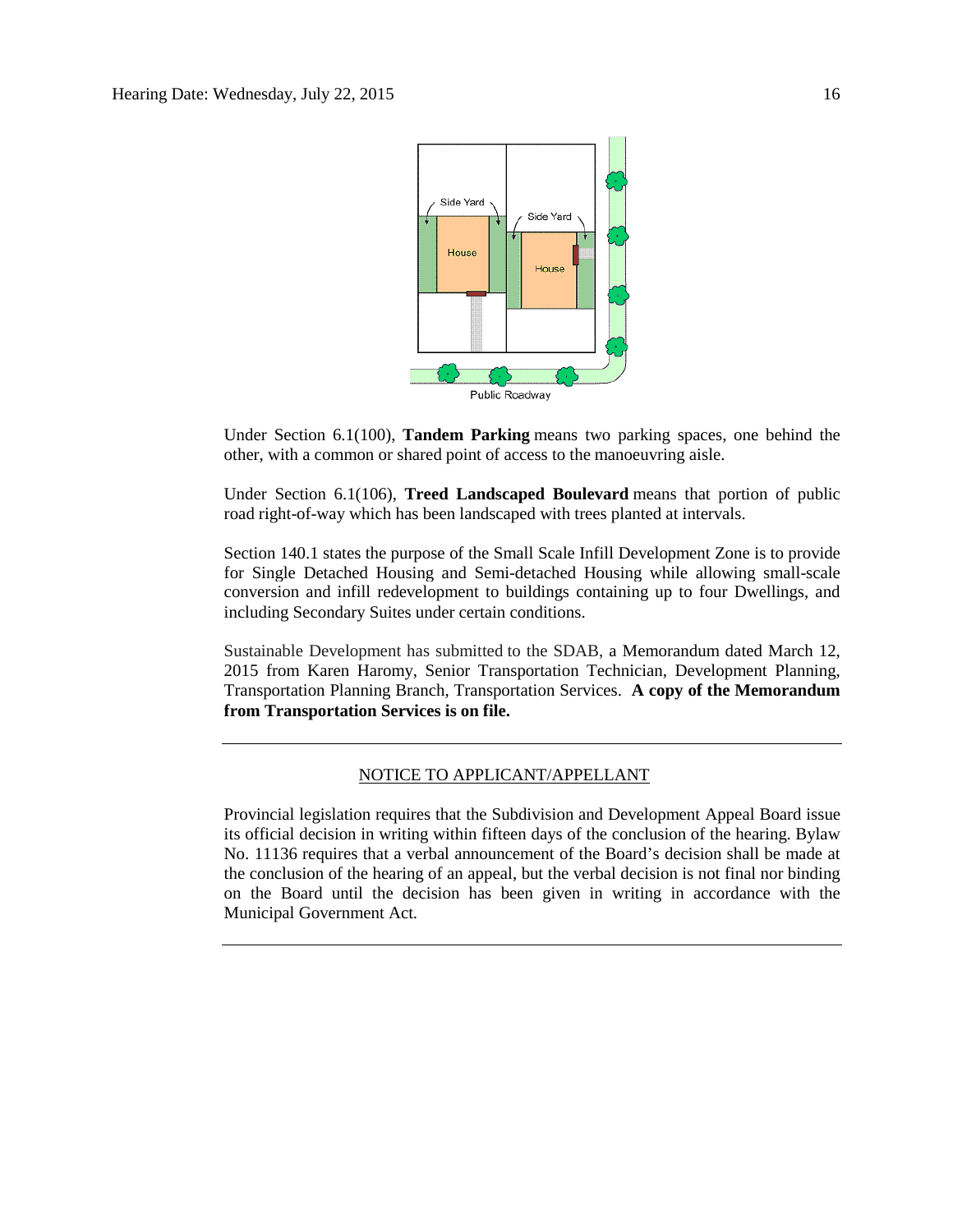